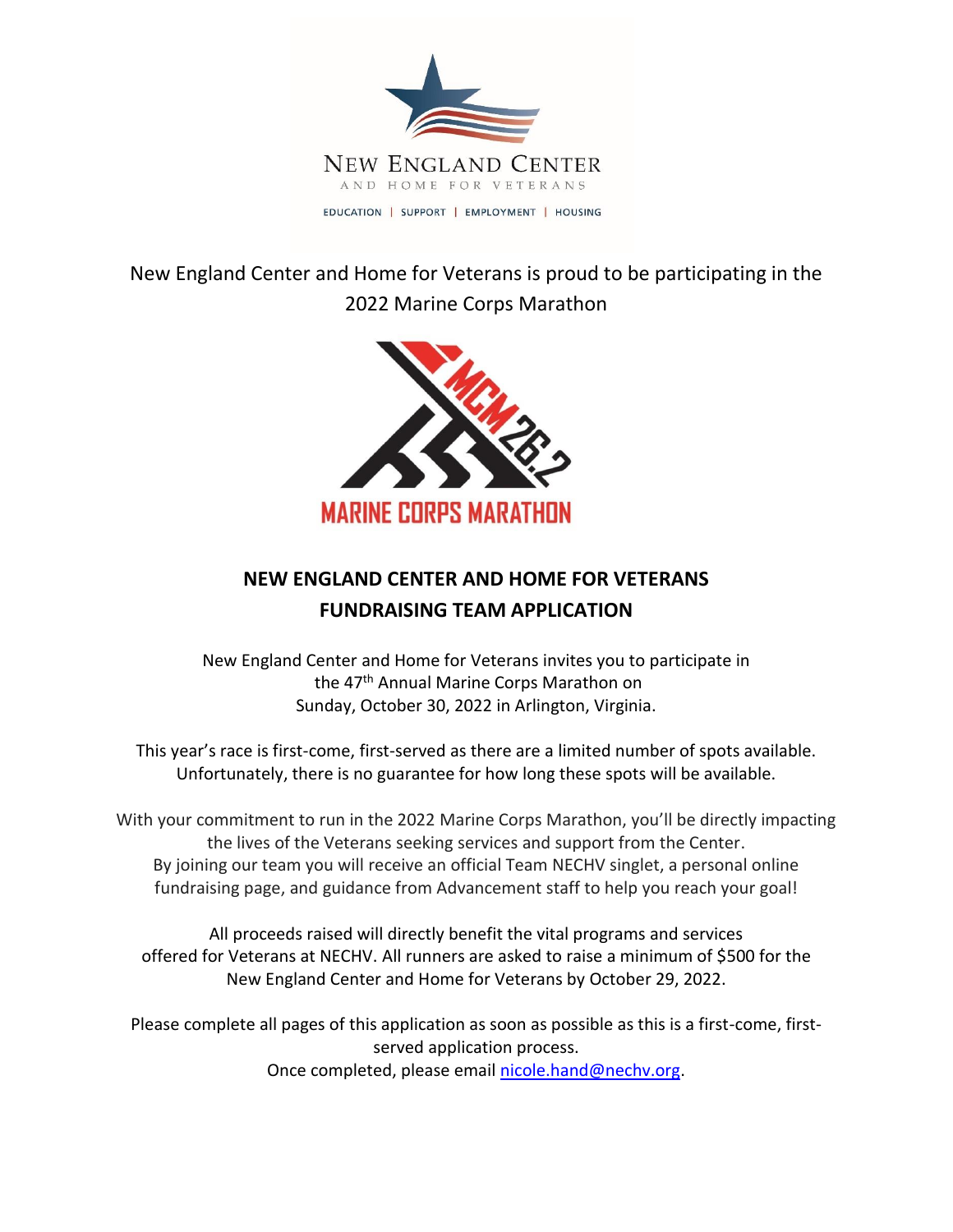## **Personal Information:**

| <b>First Name</b>                                          | Last Name                      | <b>Preferred Phone</b>                                                                                 |
|------------------------------------------------------------|--------------------------------|--------------------------------------------------------------------------------------------------------|
| Gender: □ Male □ Female                                    |                                |                                                                                                        |
| Date of Birth                                              |                                |                                                                                                        |
| <b>Home Address</b>                                        |                                |                                                                                                        |
| City                                                       | <b>State</b>                   | Zip                                                                                                    |
| <b>Preferred Email Address</b>                             |                                |                                                                                                        |
| Home Phone                                                 |                                | Cell Phone                                                                                             |
| Employer                                                   | Job Title                      |                                                                                                        |
| <b>Work Address</b>                                        |                                |                                                                                                        |
| City                                                       | State                          | Zip                                                                                                    |
| Singlet Size                                               |                                |                                                                                                        |
| <b>Emergency Contact Name</b>                              | <b>Emergency Contact Phone</b> | <b>Emergency Contact Relationship</b>                                                                  |
| Expected Finish Time Hours/Min                             |                                |                                                                                                        |
| Are you affiliated with any branch of the Military? Yes/No |                                | If Yes, which military branch?                                                                         |
| <b>My Motivation:</b>                                      |                                |                                                                                                        |
| I heard about Team NECHV from:                             |                                |                                                                                                        |
|                                                            |                                |                                                                                                        |
|                                                            |                                |                                                                                                        |
| I would like to run for NECHV because:                     |                                |                                                                                                        |
|                                                            |                                |                                                                                                        |
| United States Military, or Veteran causes:                 |                                | Please share any additional information about personal experience with running, your connection to the |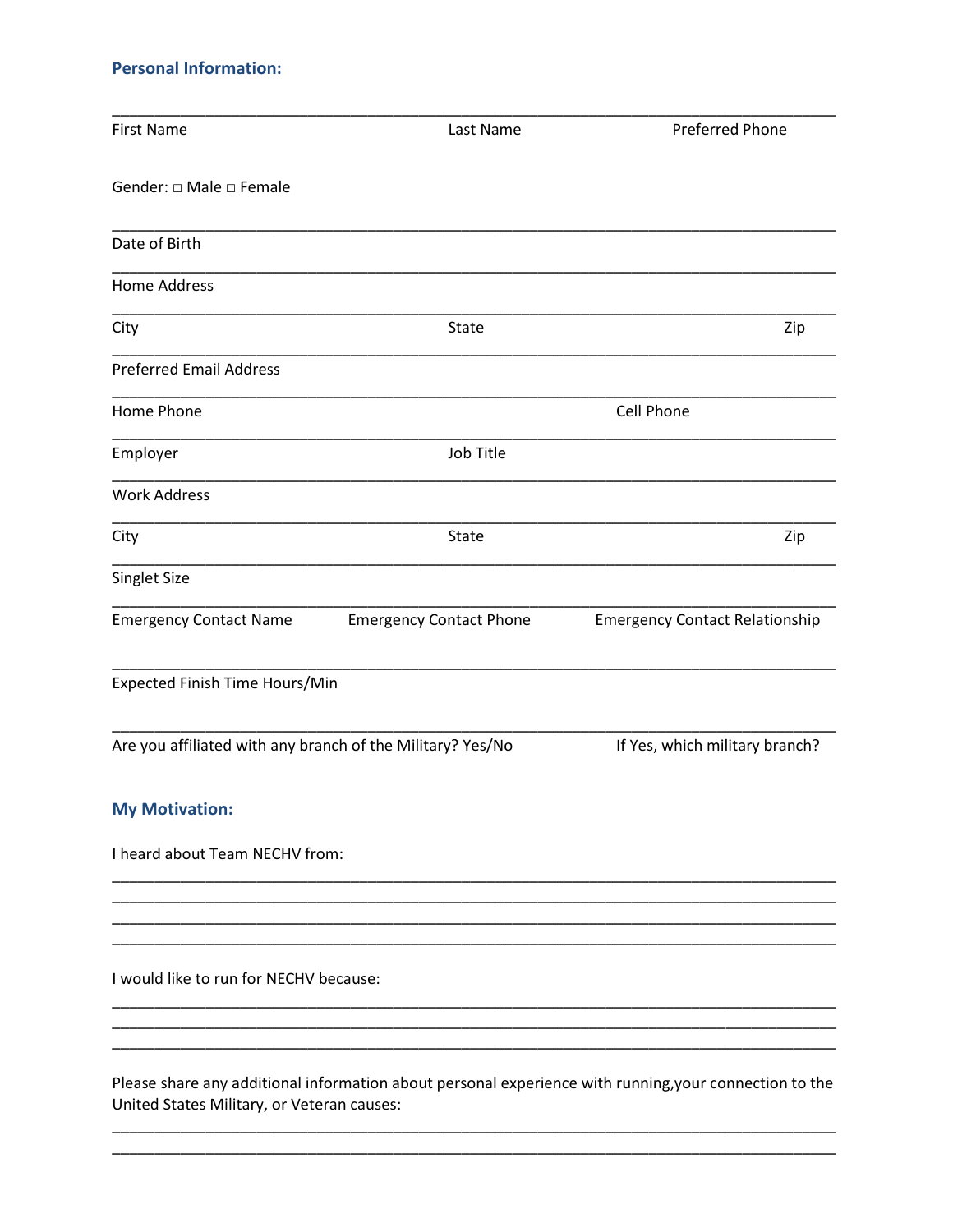| Are you affiliated with NECHV in any way? Board member, volunteer, staff, friend/relative of a board<br>and/or committee member? _____ Yes _____ No If yes, who? _______________________                                                                                                                                                                                                                                                |
|-----------------------------------------------------------------------------------------------------------------------------------------------------------------------------------------------------------------------------------------------------------------------------------------------------------------------------------------------------------------------------------------------------------------------------------------|
| You have my authorization to use the above information for NECHV's website, media, promotions, etc.:<br>(initial here)                                                                                                                                                                                                                                                                                                                  |
| You have my authorization to use my photo on NECHV's website, media, promotions, etc.:<br>(initial here)                                                                                                                                                                                                                                                                                                                                |
| <b>Fundraising:</b><br>Have you participated in a road race charity program before? ____ Yes ____ No                                                                                                                                                                                                                                                                                                                                    |
| If yes, what is the most recent charity for which you raised funds and how much money did you raise?                                                                                                                                                                                                                                                                                                                                    |
|                                                                                                                                                                                                                                                                                                                                                                                                                                         |
| My personal fundraising goal for Team NECHV 2022: \$<br>While the required fundraising minimum is set at \$500 per runner, we encourage team members to set<br>a higher personal goal. Aim high and you may be amazed at what you can achieve!<br>My company plans to support NECHV:<br>$\Box$ Yes, my company participates in a matching gift program<br>□ Yes, my company plans to support Team NECHV through a corporate sponsorship |
| $\Box$ No, my company does not plan to support my participation                                                                                                                                                                                                                                                                                                                                                                         |
| I plan to raise funds for NECHV through the following methods (use additional sheet if needed):                                                                                                                                                                                                                                                                                                                                         |
|                                                                                                                                                                                                                                                                                                                                                                                                                                         |
|                                                                                                                                                                                                                                                                                                                                                                                                                                         |
| Potential donors (describe in detail):                                                                                                                                                                                                                                                                                                                                                                                                  |
|                                                                                                                                                                                                                                                                                                                                                                                                                                         |
| <b>Running Experience:</b>                                                                                                                                                                                                                                                                                                                                                                                                              |
| My running level: $\Box$ Beginner $\Box$ Intermediate $\Box$ Advanced                                                                                                                                                                                                                                                                                                                                                                   |
|                                                                                                                                                                                                                                                                                                                                                                                                                                         |
|                                                                                                                                                                                                                                                                                                                                                                                                                                         |
|                                                                                                                                                                                                                                                                                                                                                                                                                                         |
| ,我们也不会有什么。""我们的人,我们也不会有什么?""我们的人,我们也不会有什么?""我们的人,我们也不会有什么?""我们的人,我们也不会有什么?""我们的人                                                                                                                                                                                                                                                                                                                                                        |